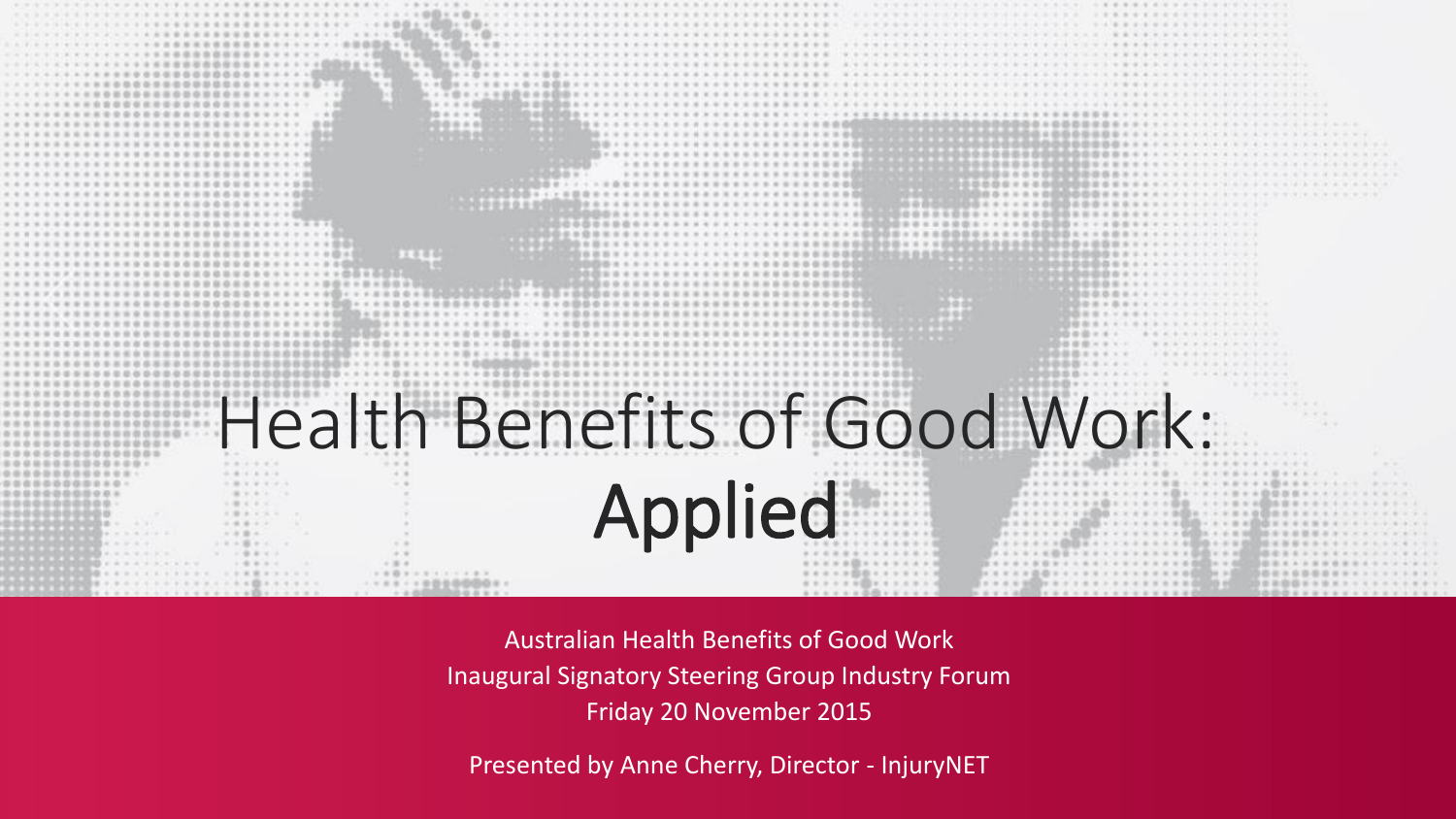## Topics

- 1. Certification Influence
- 2. The Psychology of Choice
- 3. Empowerment via Triage Services

2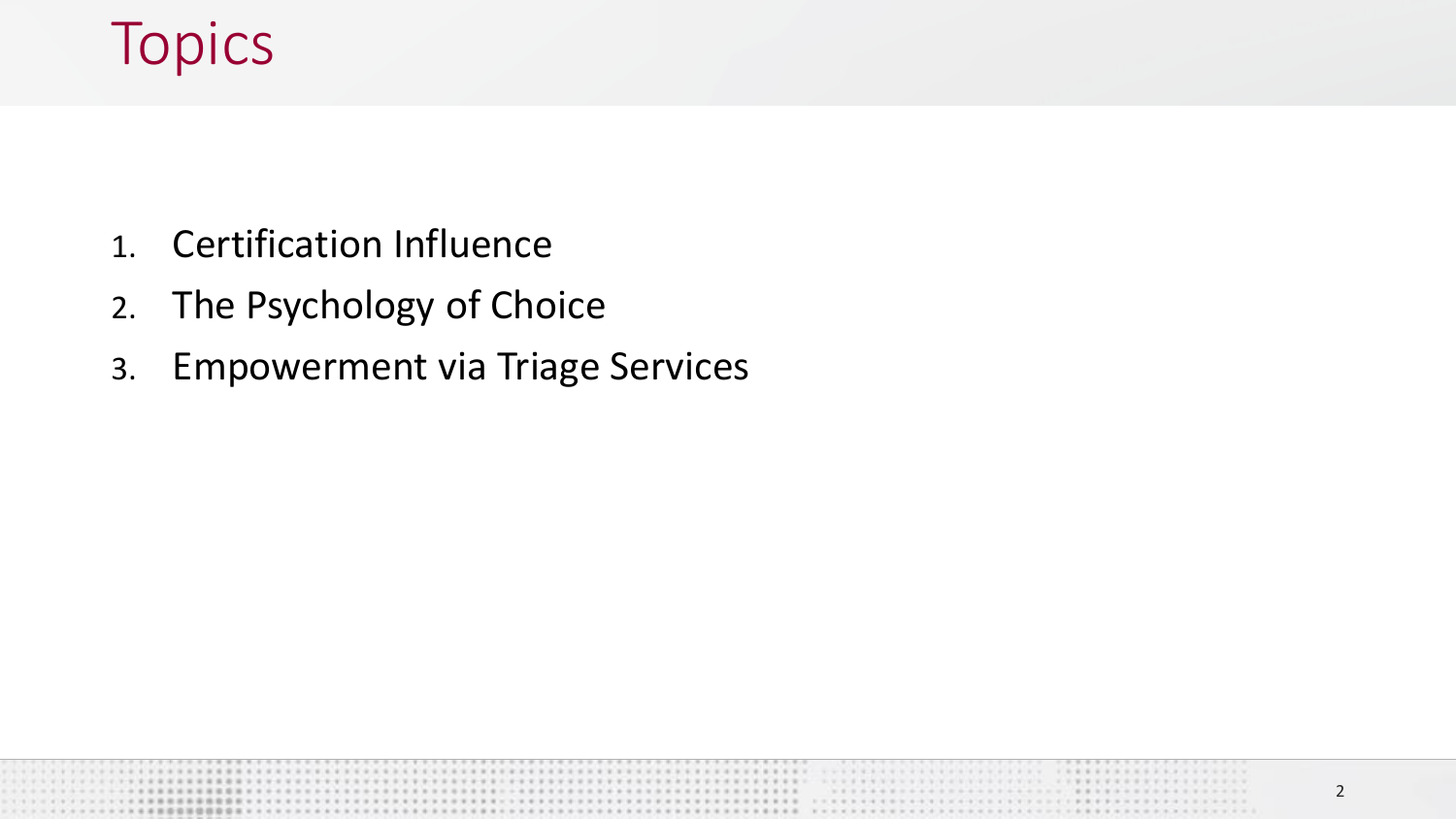HBGW Tenet:

"Health professionals exert a **significant influence** on work absence and work disability, particularly in relation to medical sickness **certification practices**."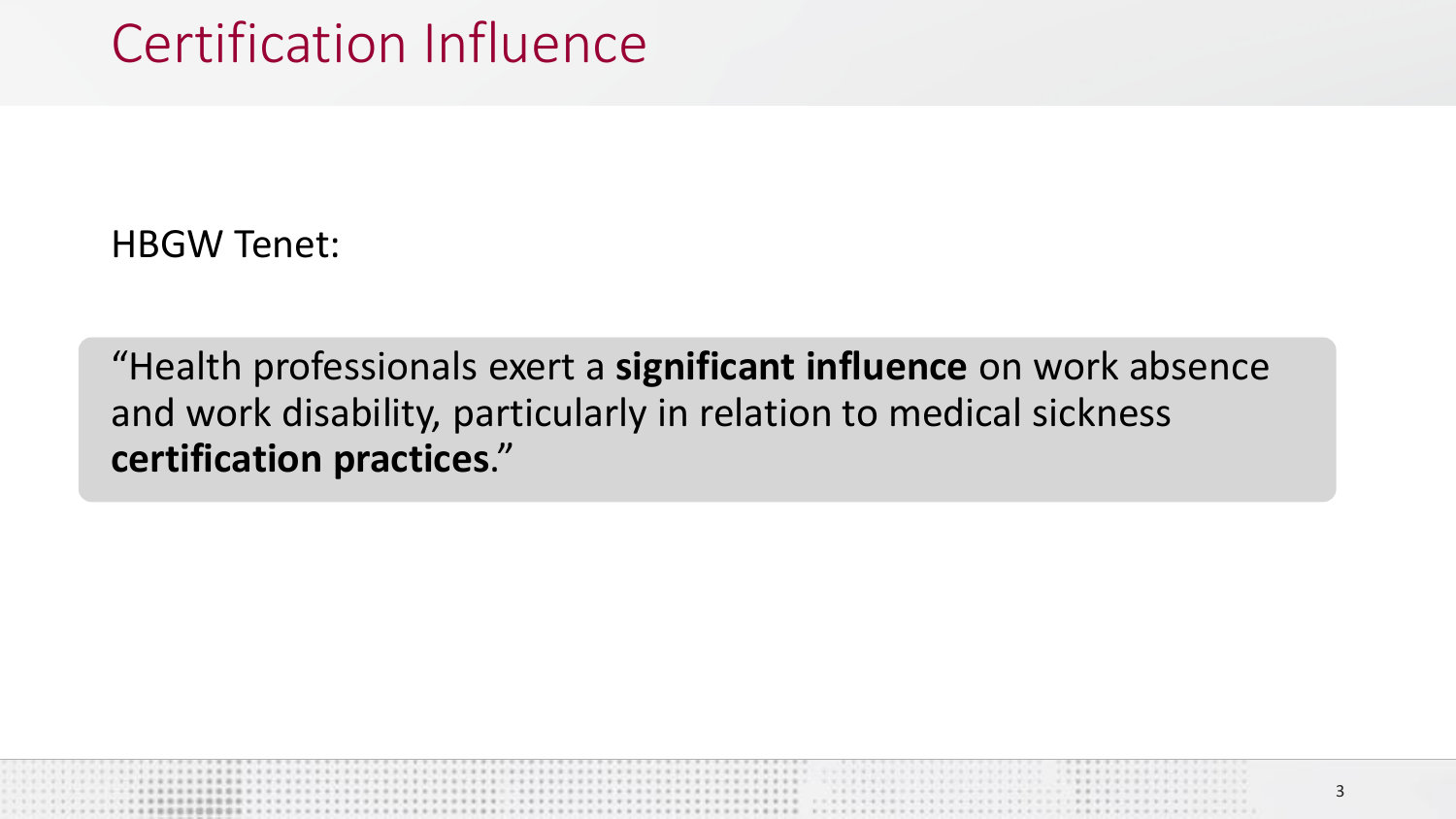## Certification Influence: Application

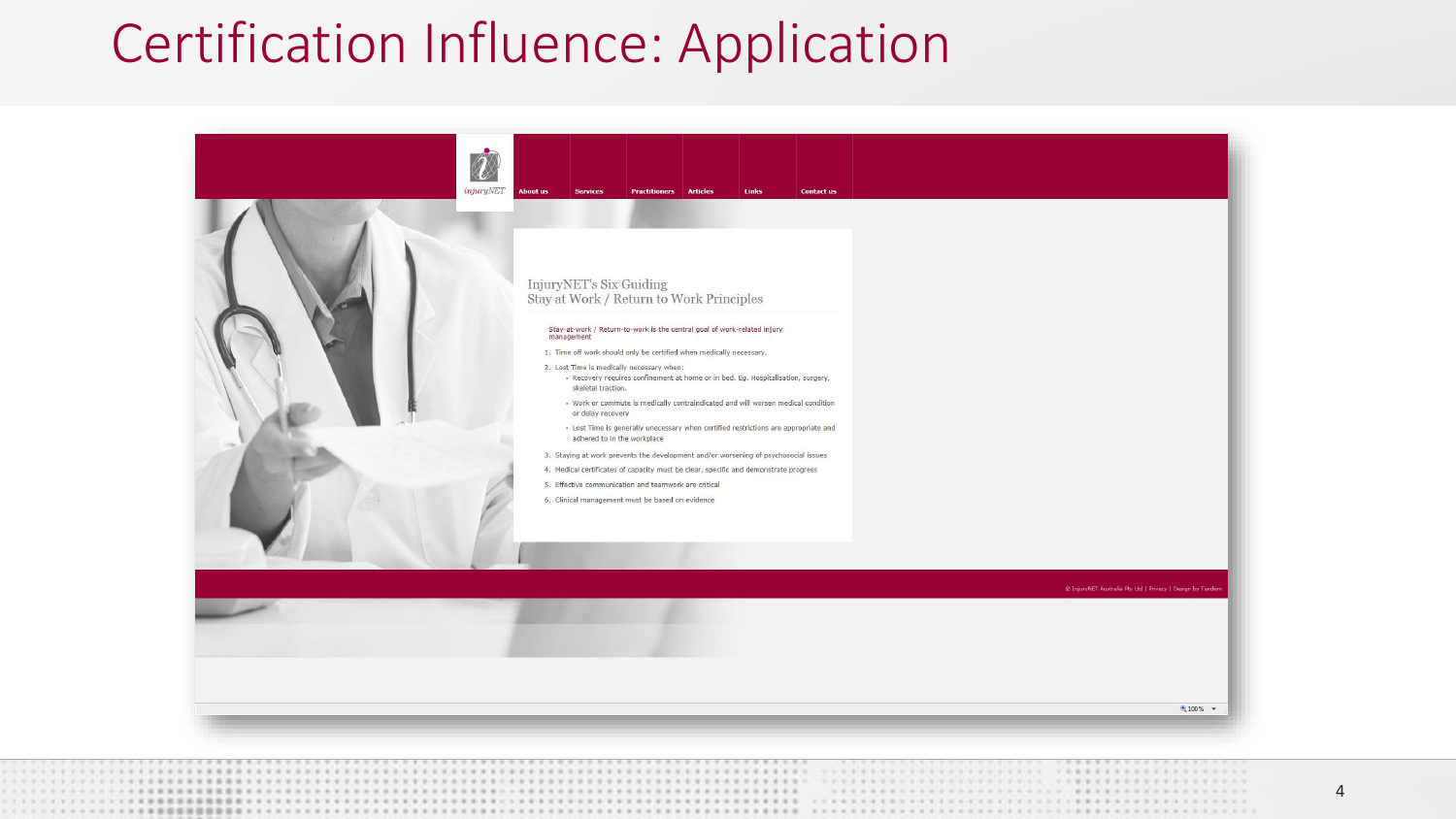

http://www.workcover.tas.gov.au/ data/assets/pdf\_file/0003/163668/Education\_Strategy\_for\_GPs\_in\_Management\_of\_Workplace\_Injuries\_part\_4.pdf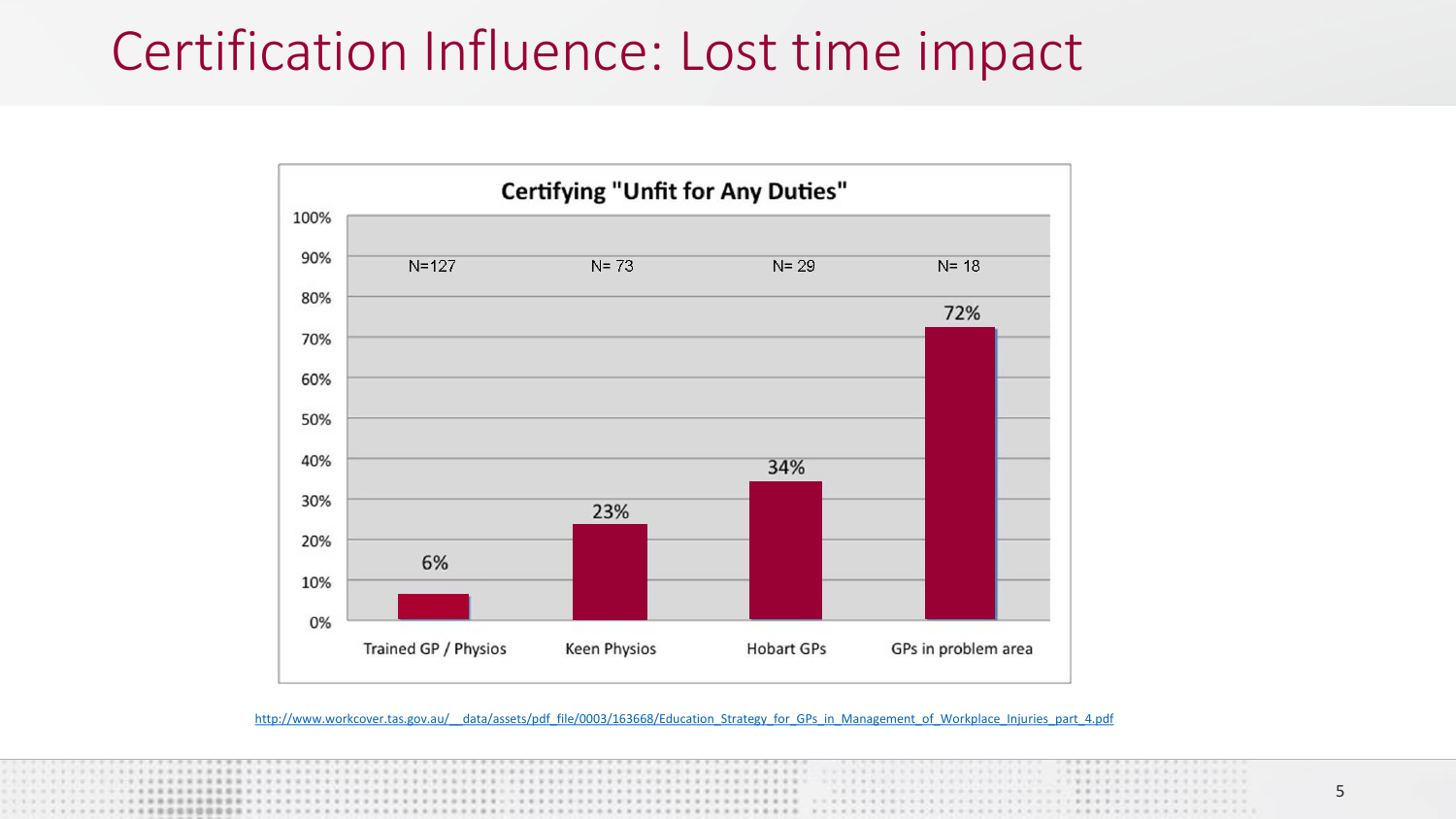### Large National Retailer (n= 654, 77.4% of employees who reported a work-related injury attended a Network Dr, 2014-15)



**Benefit** - Half as likely to become a lost time injury when seen by a Network Doctor

#### Average Days Lost



**Benefit** - Lose approximately half the days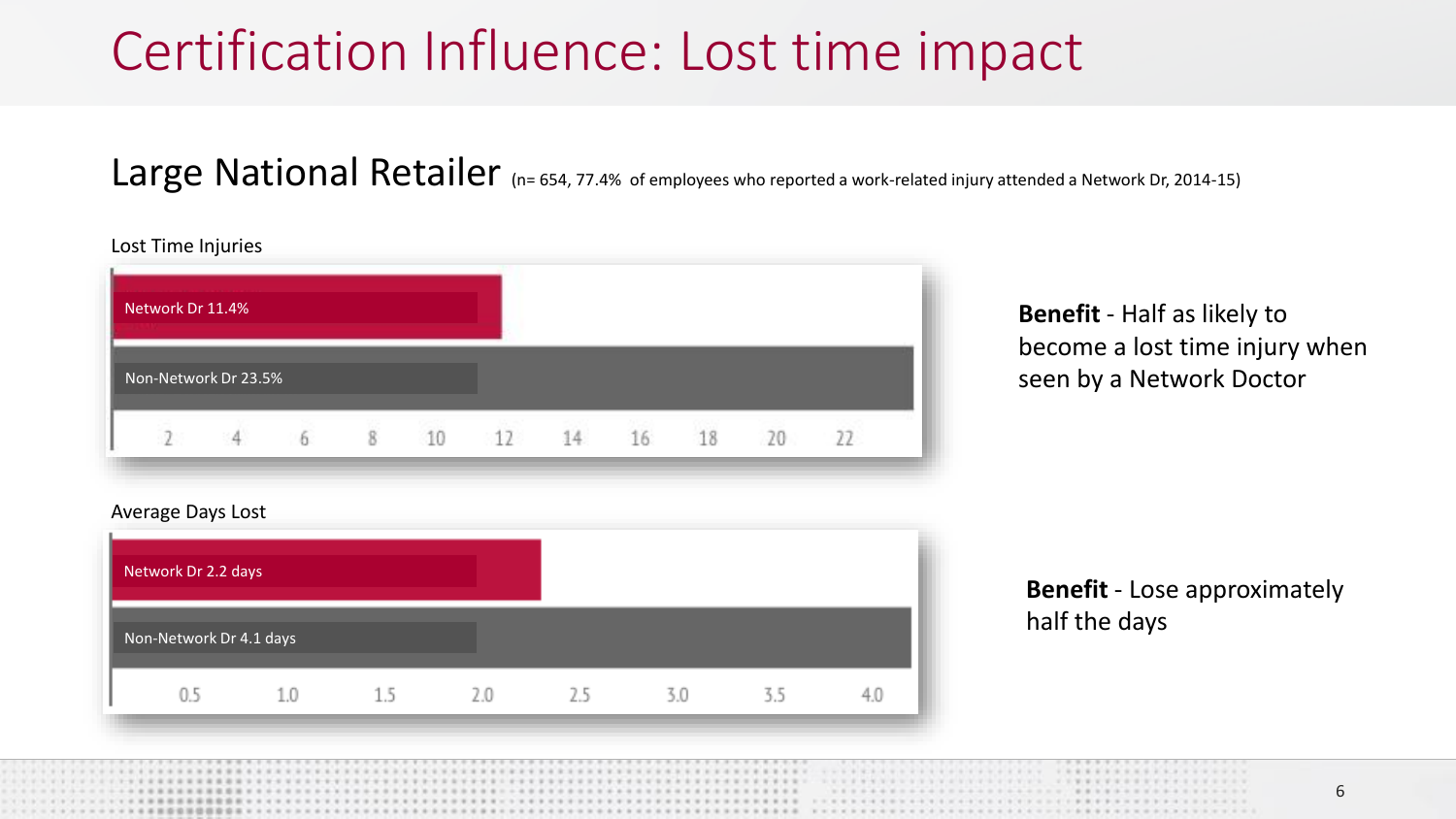### Communications Company (n= 175, 2014-15)







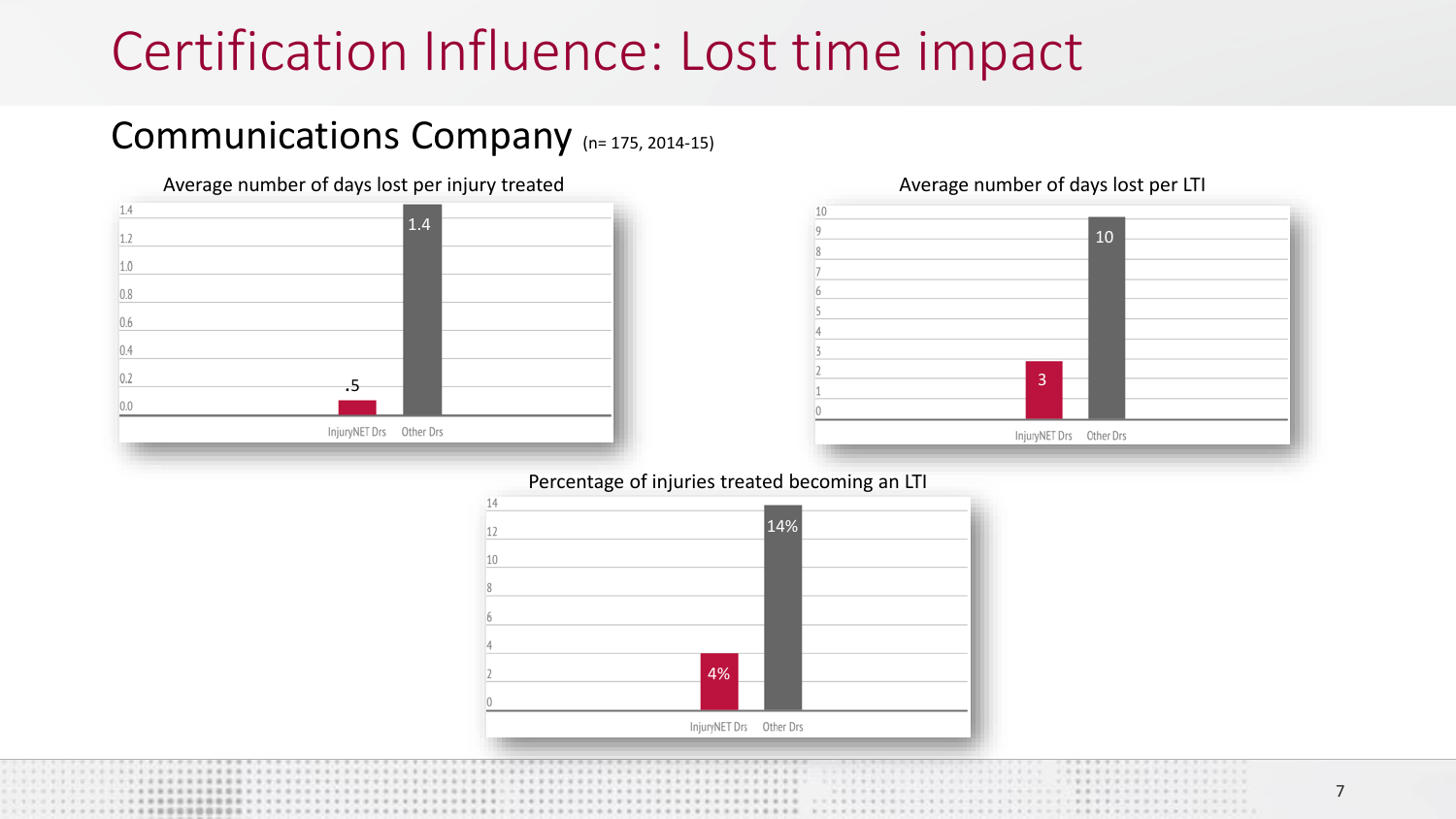In 2014-2015 across 15 industries, >8500 injured employees



= % injured employees treated by Network Doctors certified fit for work in some capacity at the initial consultation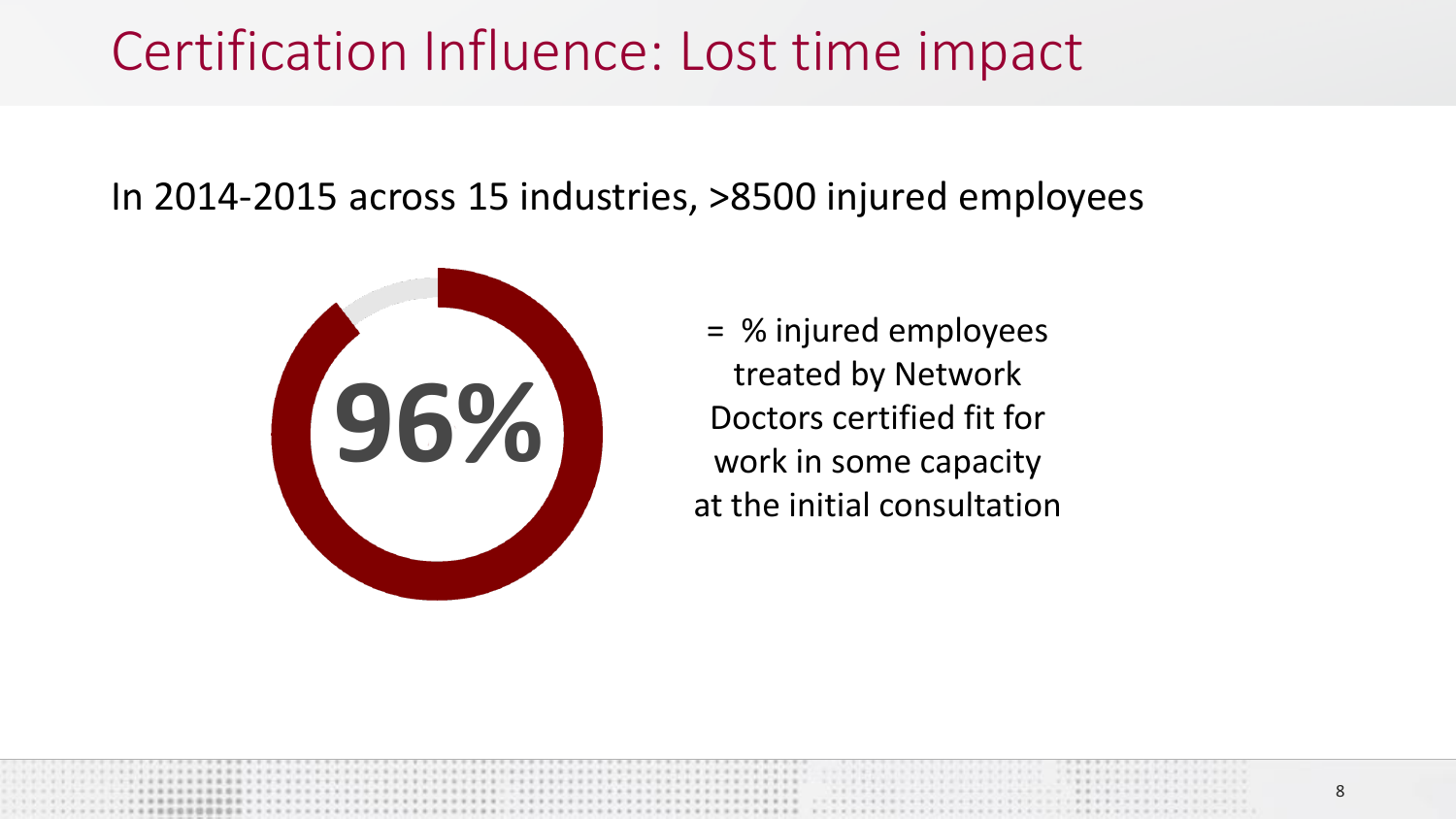### Large National Retailer (n= 654, 77.4% of employees who reported a work-related injury attended a Network Dr, 2014-15)

| Network Dr \$1039     |     |     |     |       |       |  |
|-----------------------|-----|-----|-----|-------|-------|--|
| Non-Network Dr \$1348 |     |     |     |       |       |  |
| 200                   | 400 | 600 | 800 | 1,000 | 1,200 |  |

### **Benefit** - 23% less paid per injury

#### Average Compensation Paid



**Benefit** - 39% less compensation paid per injury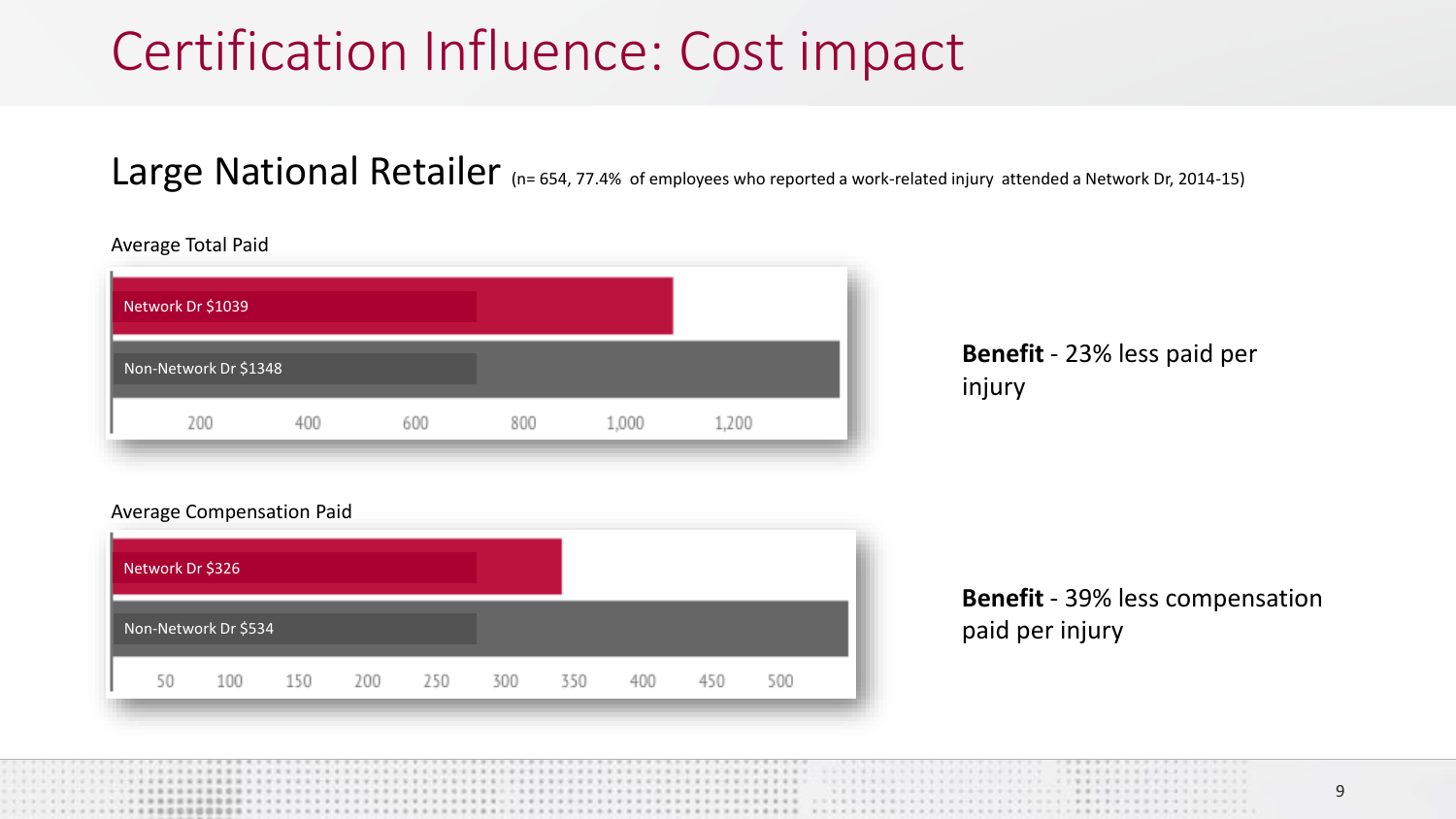### Health Services Company (n= 44, 2014-15)

#### Average Workers Compensation Claim Cost

| Network Dr \$3194     |       |       |       |       |       |       |       |       |  |
|-----------------------|-------|-------|-------|-------|-------|-------|-------|-------|--|
| Non-Network Dr \$9324 |       |       |       |       |       |       |       |       |  |
| 1,000                 | 2,000 | 3,000 | 4,000 | 5,000 | 6,000 | 7,000 | 8,000 | 9,000 |  |

#### Total Workers Compensation Claim Cost



- The average cost of a Workers Compensation claim with treatment provided by a Network Doctor in this period was **66% lower** than claims where treatment was provided by a non-Network Doctor.
- Network cases accounted for 42% of referrals but **only 20% of total Workers Compensation claim cost**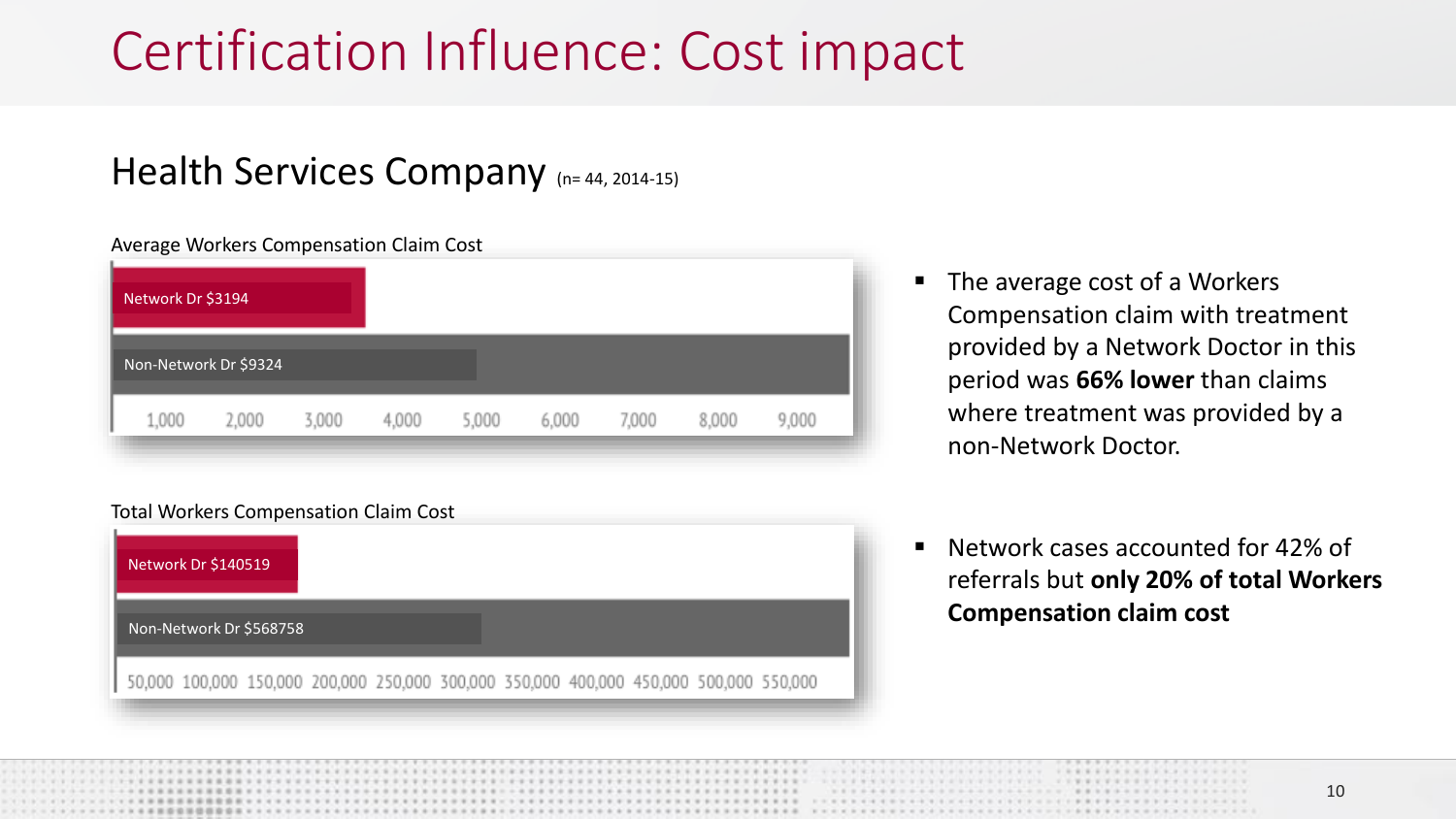HBGW tenet:

"The UK Health and Safety Executive (HSE) offers a helpful framework for understanding the factors…constituting components of good work…[one of these components is] Control: Employees indicate that they are **able to have a say** about the way they do their work."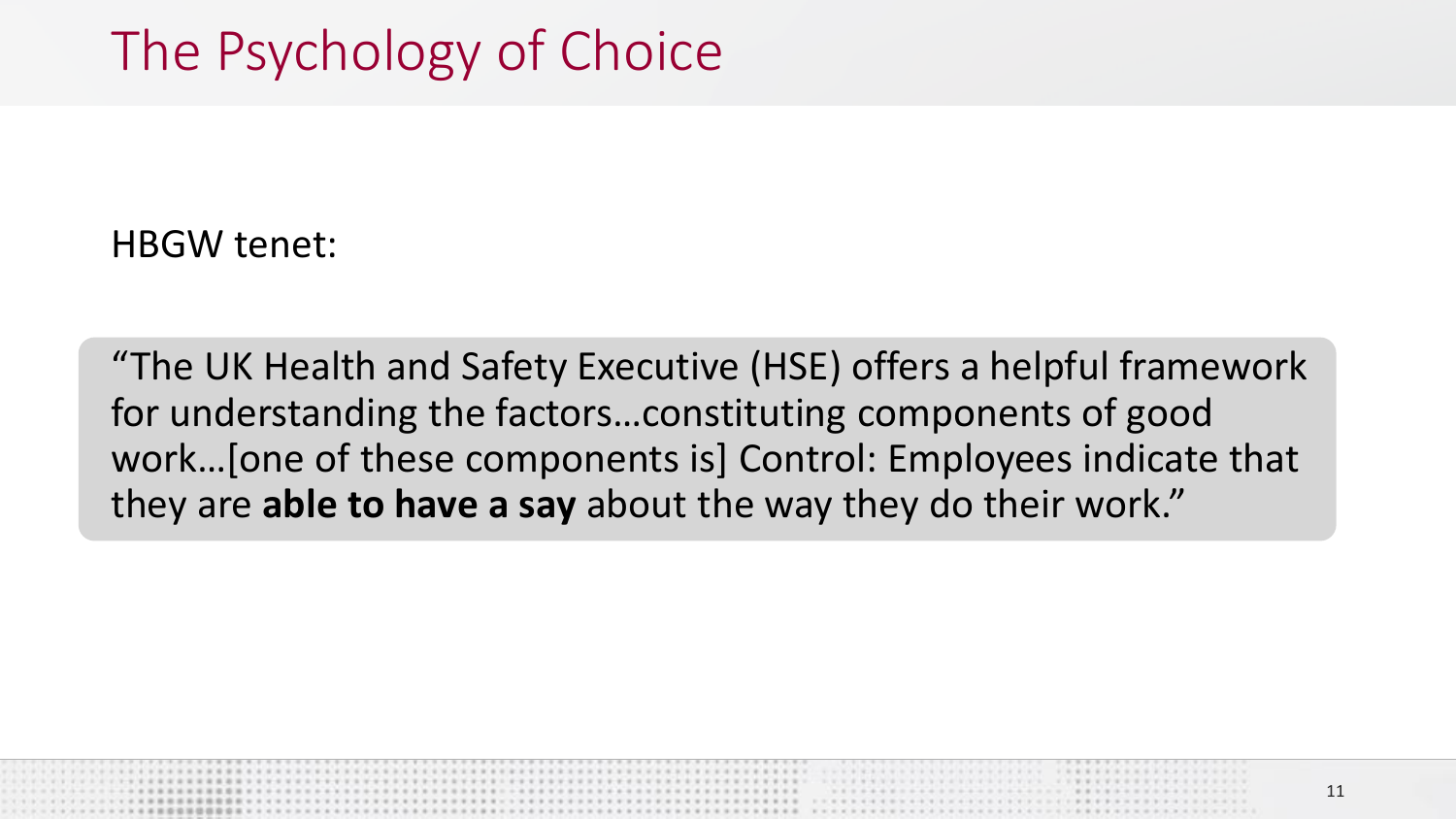The Psychology of Choice: Application

### When **invited**…

### Practitioners **choose** to participate

### When **offered**…

### injured employees **choose** to participate

**The act of choosing to participate = stronger commitment/buy in to the early intervention process by all parties**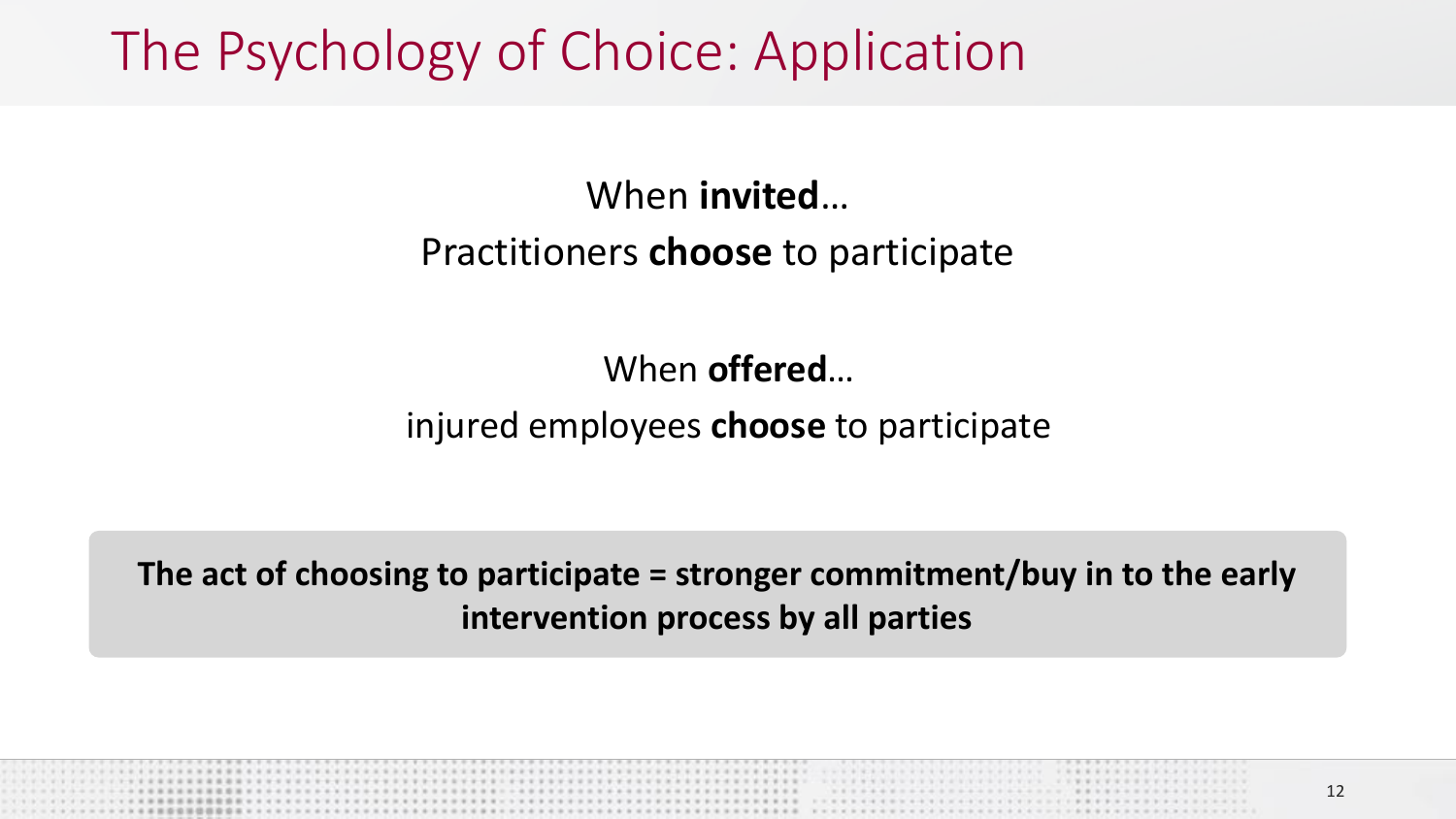HBGW tenet:

"Good outcomes are more likely when individuals understand the health benefits of work and are **empowered to take responsibility for their own situation**."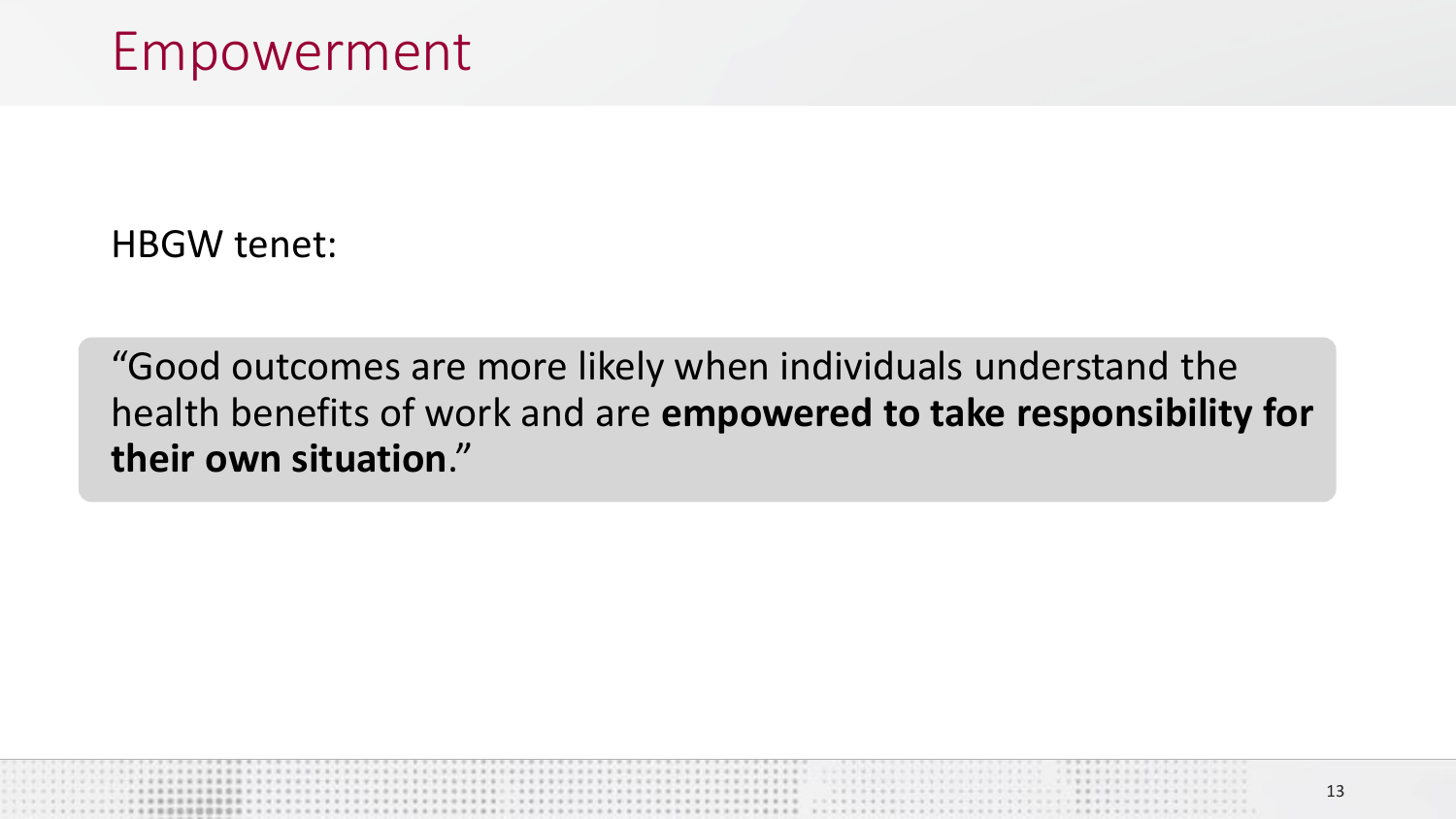## Empowerment : Application



#### Benefits:

- **Empowerment** : Both employees and managers report feeling reassured and supported with activity advice and recommendations provided, and comfortable to request treatment later, if required.
- Better use of medical resources
- Cost containment